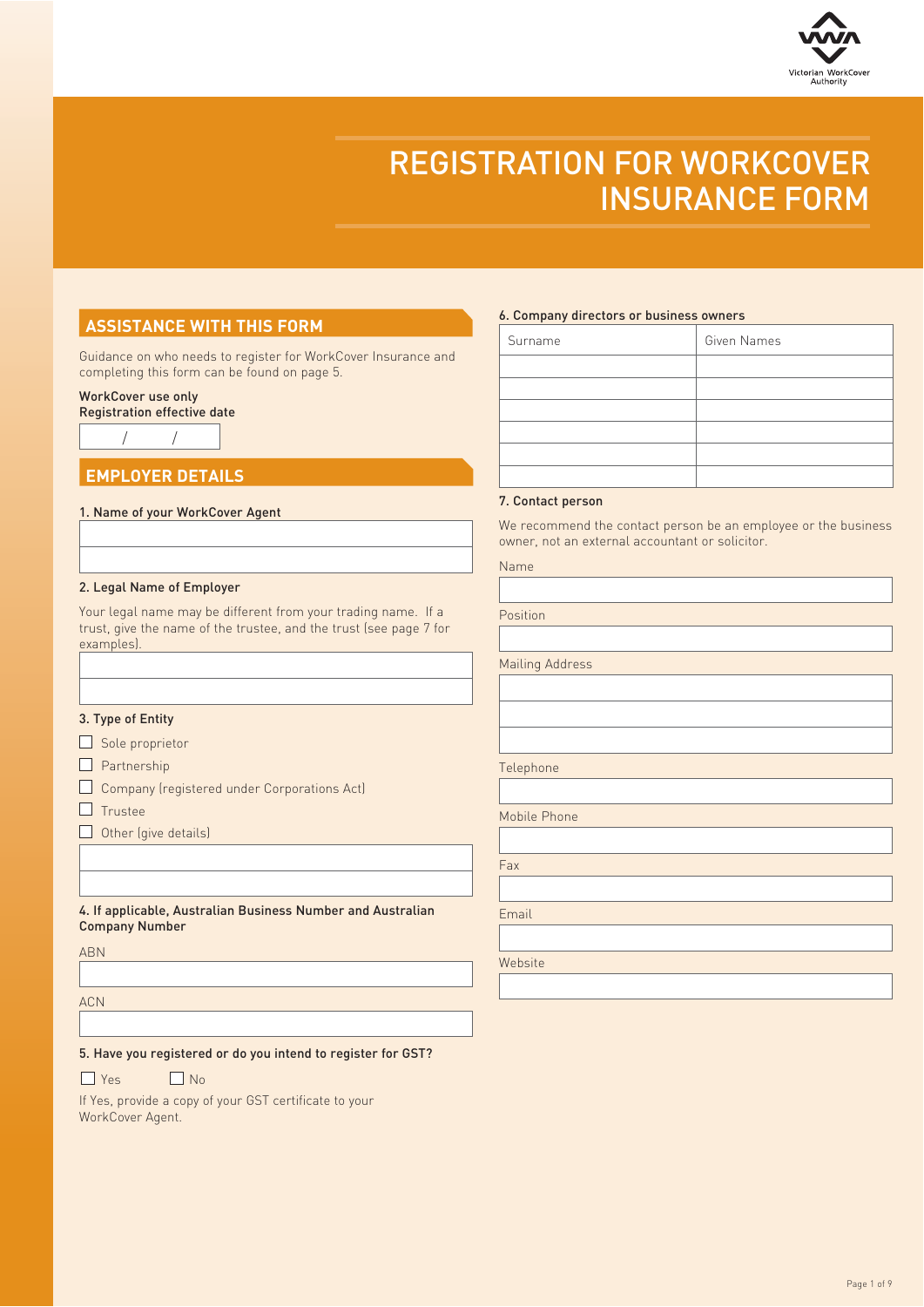### **BUSINESS DETAILS**

| 8. Why are you making this application? (tick any that apply)<br>employing, or intending to employ, workers                     | 15. Do you have a holding or subsidiary company?                                                                                                                |
|---------------------------------------------------------------------------------------------------------------------------------|-----------------------------------------------------------------------------------------------------------------------------------------------------------------|
| employing, or intending to employ, apprentices or trainees                                                                      | $\Box$ No<br>$\vert \vert$ Yes<br>Under section 50 of the Corporations Act 2001 a holding subsidiary                                                            |
| setting up your own new business<br>buying a business that was previously unrelated to you                                      | relationship will exist if:<br>a company holds more than 50% of the issued share capital of                                                                     |
| a merger involving the formation of a new company                                                                               | another company; or                                                                                                                                             |
| a sole trader or partnership converting to a company<br>a company converting to a sole trader associate or a partnership        | a company controls the composition of the board of directors of<br>another company under section 47 of the Corporations Act 2001; or                            |
| as a result of entering into insolvency i.e. appointment of a<br>liquidator, trustee for a bankruptcy or a receiver and manager | a company can cast or control the casting of more than 50% of the<br>votes which can be cast at a general meeting.                                              |
| a change of partners in a partnership<br>Other reason (give details)                                                            | 16. Do you or any entity that substantially influences the running of<br>your business have a substantial influence over the operations of<br>another business? |
|                                                                                                                                 | $ $ Yes<br>N <sub>0</sub>                                                                                                                                       |
|                                                                                                                                 | This influence could be through ownership or in any other way.                                                                                                  |
| 9. Employment commencement date (see page 8)                                                                                    | 17. Does your business RECEIVE all the goods produced or services<br>provided by another business?                                                              |
| 10. Do you wish to take up the insurance excess and Buy-out option?                                                             | $\blacksquare$ Yes<br>$\Box$ No                                                                                                                                 |
| $\Box$ Yes<br>$\Box$ No                                                                                                         | 18. Does your business SUPPLY its goods or services to less than four<br>other businesses?                                                                      |
| 11. Have you purchased or taken over an existing workplace or<br>business?                                                      | $\blacksquare$ Yes<br>$\blacksquare$ No                                                                                                                         |
| $\Box$ Yes<br>$N_0$                                                                                                             | 19. Is your business involved with any other business or with<br>businesses represented together as a single business?                                          |
| If applicable, Legal name of previous employer                                                                                  | $\Box$ Yes<br>$\Box$ No                                                                                                                                         |
|                                                                                                                                 | If Yes to any of questions 13 to 19, provide details of other businesses,<br>if more than 2, attach information on a separate page.                             |
| WorkCover Employer Number                                                                                                       | <b>Business Name</b>                                                                                                                                            |
| What is your relationship to that employer?                                                                                     |                                                                                                                                                                 |
|                                                                                                                                 | WorkCover Employer Number                                                                                                                                       |
| 12. If you answered Yes to question 11,                                                                                         |                                                                                                                                                                 |
| At any time, did any person (or any of their associates) who has                                                                | Workplace Address                                                                                                                                               |
| a direct or indirect interest in your business also have a direct or<br>indirect interest in:                                   |                                                                                                                                                                 |
| the workplace you have purchased<br>$\Box$ Yes<br>$N_0$<br>or taken over?                                                       |                                                                                                                                                                 |
| a business that is connected, associated                                                                                        | <b>Business Name</b>                                                                                                                                            |
| or related to the workplace you have<br>$\Box$ Yes<br>$\Box$ No<br>purchased or taken over?                                     |                                                                                                                                                                 |
| 13. Does any of your staff primarily provide services to another<br>business?                                                   | WorkCover Employer Number                                                                                                                                       |
| $N_0$<br>II Yes                                                                                                                 |                                                                                                                                                                 |
| 14. Are the operating requirements of your business (including                                                                  | Workplace Address                                                                                                                                               |
| raw materials, facilities, resources, administration and services)<br>substantially supplied to you by one other business?      |                                                                                                                                                                 |
| $\Box$ No<br>$\blacksquare$<br>Yes                                                                                              |                                                                                                                                                                 |
|                                                                                                                                 |                                                                                                                                                                 |
|                                                                                                                                 | 20. Have you been notified by the State Revenue Office of Victoria that<br>you are a member of a group under the Pay-roll Tax Act 2007?                         |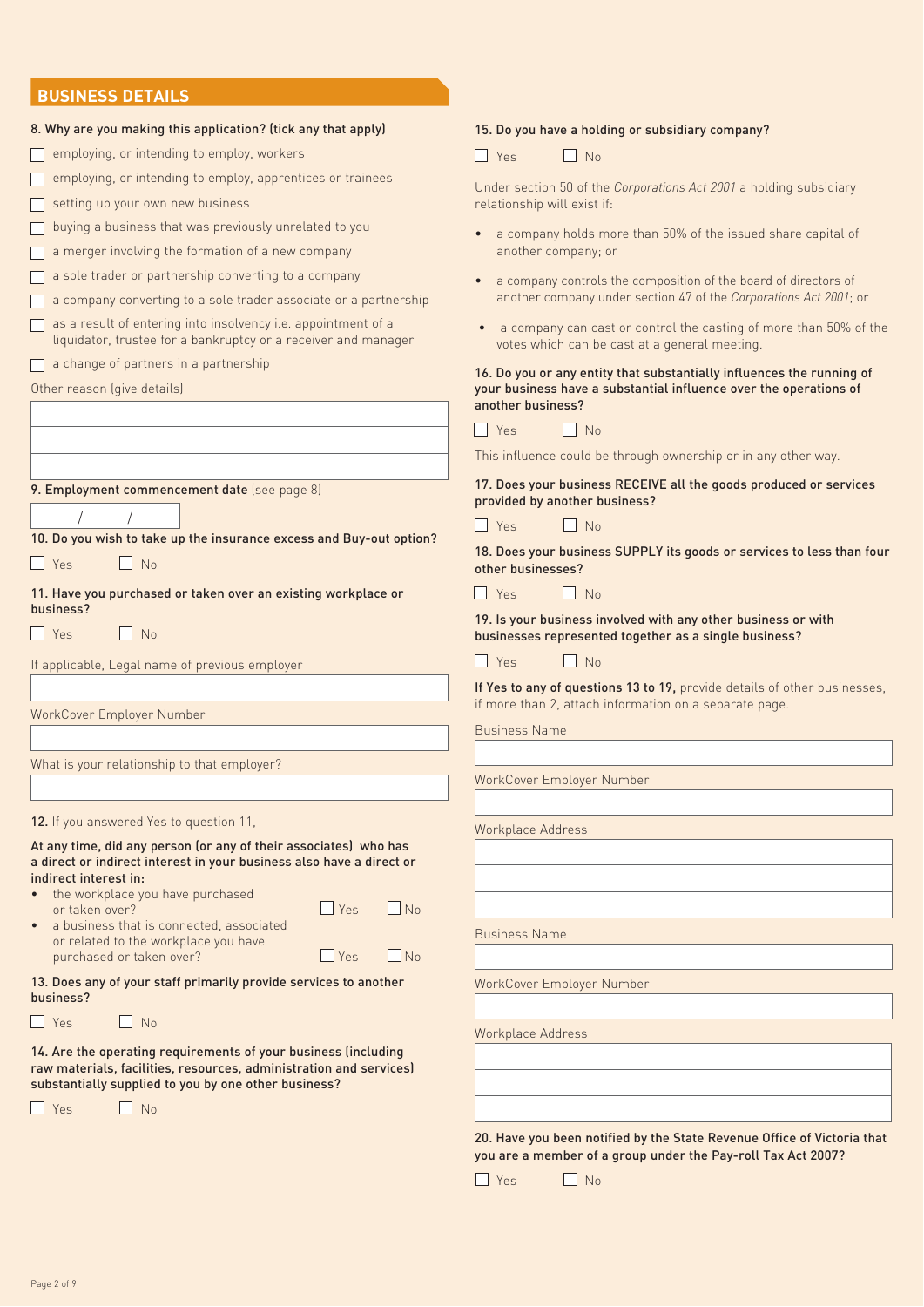### **WORKPLACE DETAILS**

If you have more than one workplace, copy and complete the workplace details section of the form for each additional workplace.

#### 27. List the key types of raw materials, classes of equipment, or processes used to produce or supply the goods or services.

| 21. How many workplaces do you have?                                      | Raw Materials:                                                                                               |
|---------------------------------------------------------------------------|--------------------------------------------------------------------------------------------------------------|
|                                                                           |                                                                                                              |
|                                                                           |                                                                                                              |
| 22. Business or trading name                                              |                                                                                                              |
|                                                                           | Equipment:                                                                                                   |
|                                                                           |                                                                                                              |
|                                                                           |                                                                                                              |
| 23. Physical location of workplace                                        |                                                                                                              |
|                                                                           | Processes:                                                                                                   |
|                                                                           |                                                                                                              |
|                                                                           |                                                                                                              |
|                                                                           |                                                                                                              |
|                                                                           | 28. Do you own the goods you sell?                                                                           |
| 24. Workplace employment commencement date                                | $\Box$ No<br>$\Box$ Yes<br>$\Box$ Not applicable                                                             |
| This is the date you started, or will start, employing at this workplace. |                                                                                                              |
|                                                                           | 29. Does this workplace supply goods or services mainly or wholly to<br>any other workplace in your business |
|                                                                           |                                                                                                              |
| Your activity and revenue/costs                                           | $\Box$ No<br>$\Box$ Yes                                                                                      |
| For more information and examples, see page 8.                            | If Yes, provide workplace address.                                                                           |
| 25. What do you consider is your predominant activity in this             |                                                                                                              |
| workplace and why?                                                        |                                                                                                              |
|                                                                           |                                                                                                              |
|                                                                           |                                                                                                              |
|                                                                           | 30. Do you have substantial dealings with a business that shares or                                          |
|                                                                           | that neighbours your workplace?                                                                              |
|                                                                           | $\Box$ No<br>$\Box$ Yes                                                                                      |
|                                                                           |                                                                                                              |
| 26. List the key goods or services that you intend to produce or          | For example:                                                                                                 |
| provide at the workplace.                                                 | raw material or initial product supplied by one business is<br>$\bullet$                                     |
|                                                                           | processed to a finished product by another business                                                          |
|                                                                           | product made by one business is sold or marketed by another.<br>$\bullet$                                    |
|                                                                           |                                                                                                              |
|                                                                           |                                                                                                              |

#### 31. Revenue and costs for the next twelve months

| Product / service | Sales / revenue -<br>the gross amount you receive from<br>selling your goods or services | Cost of goods sold or services<br>provided -<br>the cost of raw materials (if any),<br>the cost of equipment used in your<br>business, energy costs, etc | Cost of labour -<br>all costs relating to your workforce<br>including salary/wages, training<br>costs, superannuation, benefits, etc |
|-------------------|------------------------------------------------------------------------------------------|----------------------------------------------------------------------------------------------------------------------------------------------------------|--------------------------------------------------------------------------------------------------------------------------------------|
|                   |                                                                                          |                                                                                                                                                          |                                                                                                                                      |
|                   |                                                                                          |                                                                                                                                                          |                                                                                                                                      |
|                   |                                                                                          |                                                                                                                                                          |                                                                                                                                      |
|                   |                                                                                          |                                                                                                                                                          |                                                                                                                                      |
|                   |                                                                                          |                                                                                                                                                          |                                                                                                                                      |
|                   |                                                                                          |                                                                                                                                                          |                                                                                                                                      |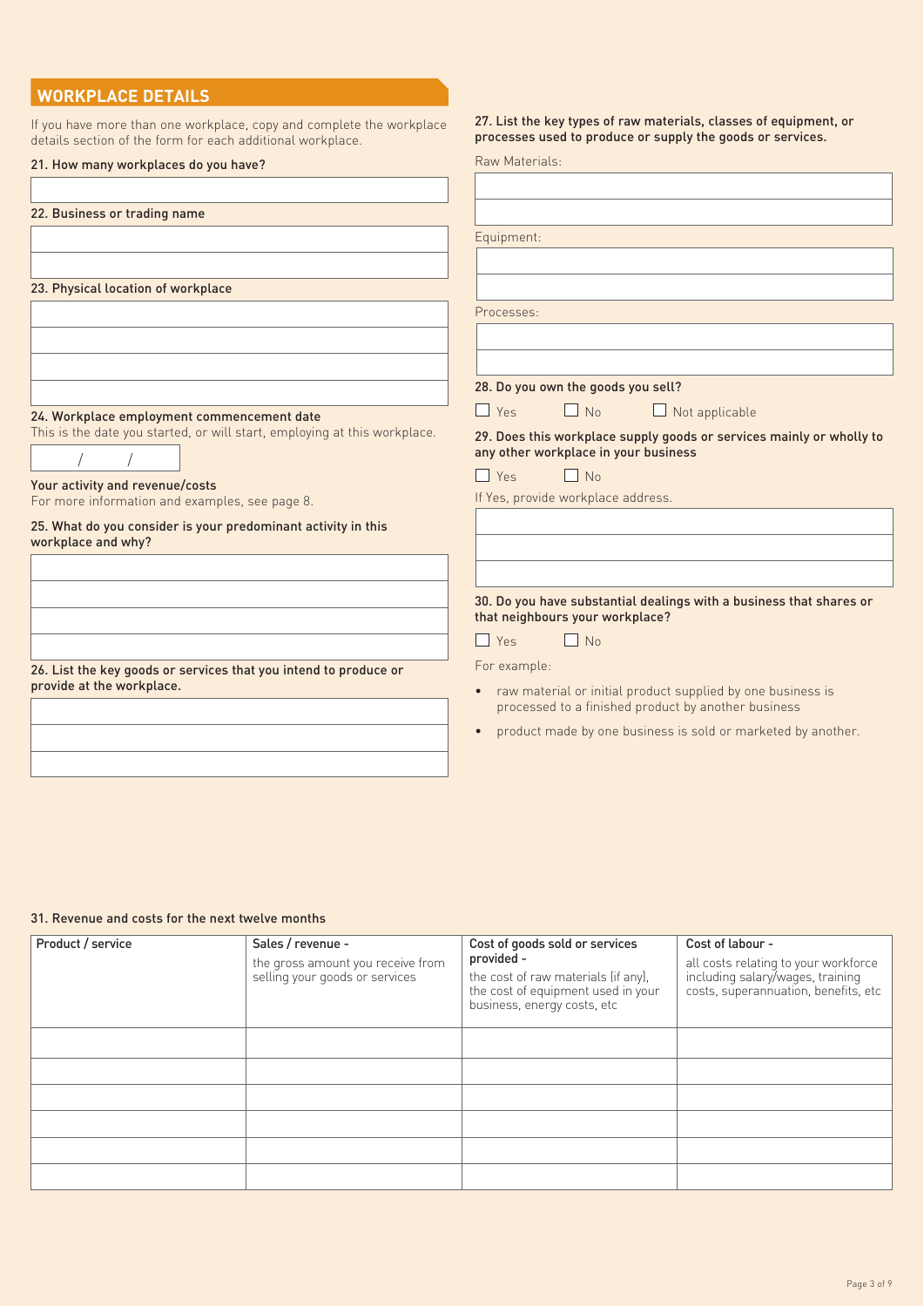#### 32. Estimate of rateable remuneration (see page 5)

| Rateable remuneration                    | For CURRENT YEAR ending<br>30 June | For NEXT YEAR ending 30 June | Do not include remuneration<br>and superannuation for exempt      |
|------------------------------------------|------------------------------------|------------------------------|-------------------------------------------------------------------|
| Salaries and Wages                       |                                    |                              | apprentices and/or exempt trainees.<br>Penalties may apply if you |
| Contractors deemed to be your<br>workers |                                    |                              | underestimate remuneration.                                       |
| Rateable Fringe benefits                 |                                    |                              | If you become aware that your<br>actual remuneration will exceed, |
| Other remuneration                       |                                    |                              | or is likely to exceed, your latest<br>estimate by more that 20%, |
| Superannuation                           |                                    |                              | you must tell your WorkCover<br>Agent of your revised estimate    |
| Total Rateable Remuneration              |                                    |                              | within 28 days.                                                   |

#### 33. How many workers do you expect to employ for this year?

34. Estimate exempt remuneration for apprentices and/or trainees

| Full Time                          | <b>Current Year</b> |
|------------------------------------|---------------------|
|                                    |                     |
| Part Time                          | Next Year           |
|                                    |                     |
| Apprentices/ Trainees to a Company |                     |
|                                    |                     |

### **CONSENT AND DECLARATION**

### **COLLECTION OF PERSONAL INFORMATION**

Personal information is collected by the Victorian WorkCover Authority (VWA) or WorkCover Agents on this form for the purpose of assessing your registration for WorkCover Insurance. Personal information collected on this form may also be used and disclosed for the purpose of administering and evaluating the WorkCover Insurance scheme and other related purposes. To fulfil these purposes, the VWA or WorkCover Agents may disclose the personal information collected on this form to each other, or to organisations such as other authorised agents and service providers.

If you do not provide any part or all of the information requested, your registration may not be processed. If you wish to access your personal information, you may contact the VWA's Freedom of Information officer or the WorkCover Agent.

You can access the VWA Privacy Policy at **vwa.vic.gov.au**.

### **FALSE OR MISLEADING INFORMATION**

Before completing this declaration it is important that you ensure you have provided all relevant information and that the information provided is true and correct.

To provide false or misleading information is a serious offence under the *Workplace Injury Rehabilitation and Compensation Act 2013* which can result in your incurring severe penalties or imprisonment.

- I understand that the VWA will assess this registration for WorkCover Insurance on the basis of the information provided in this form. I have understood the questions set out in the form and understand the information which I have provided.
- I am authorised by the registrant to complete this form and sign this declaration on behalf of the registrant.
- The registrant declares that all relevant information has been provided in answer to questions on this form and that the information given is true and correct.
- The registrant declares that any personal information disclosed on this form and any further personal information provided in connection with WorkCover Insurance has been or will be collected, used and disclosed in accordance with applicable privacy legislation.
- The registrant consents to the use and disclosure of any personal information, which is collected on this form or further provided in connection with WorkCover Insurance, for the purposes outlined in 'Collection of Personal Information'.

Signature of Person authorised to act on behalf of the Employer

/ / Date of Signing

Print Full Name (use block letters)

Print Title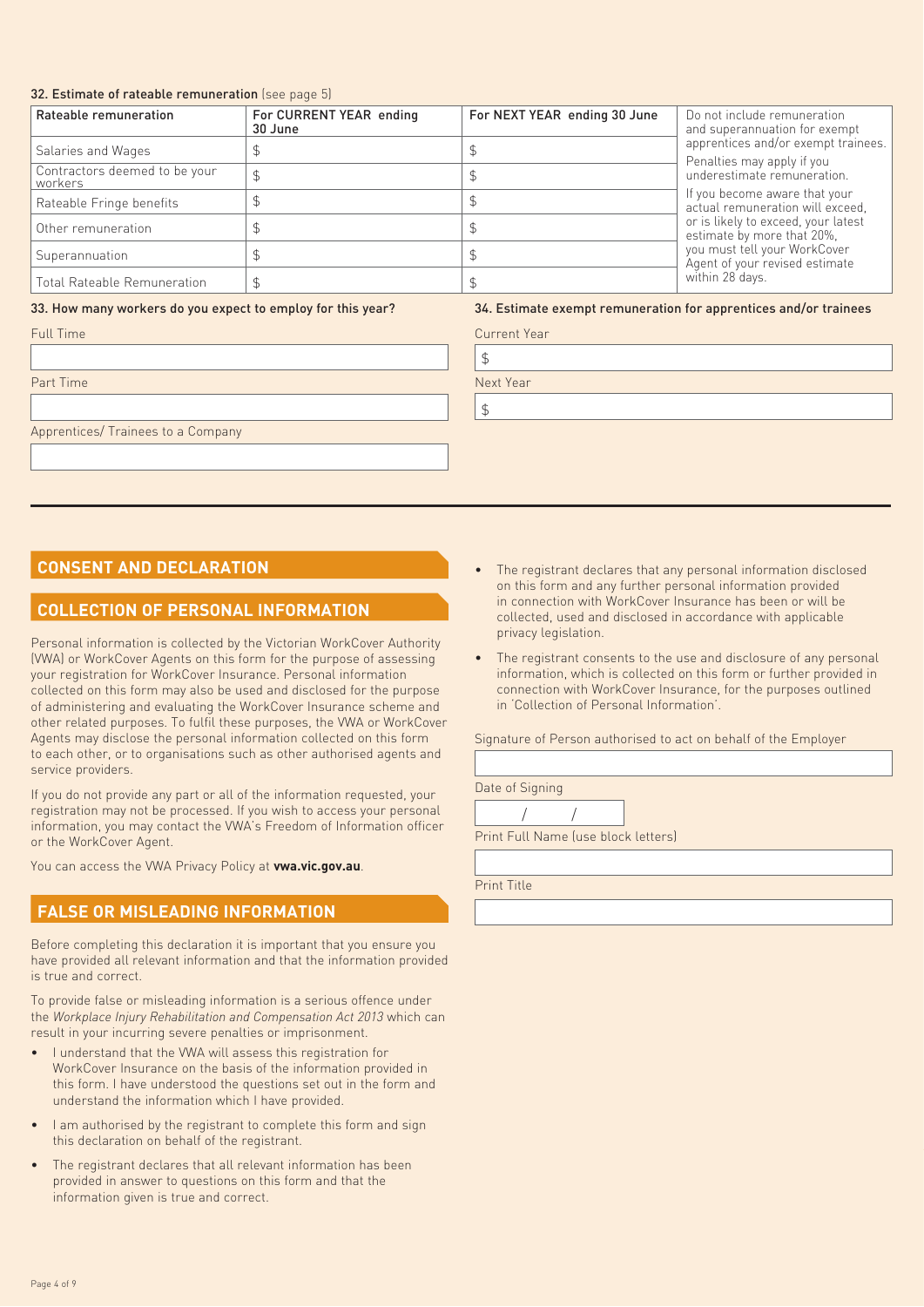

# REGISTRATION FOR WORKCOVER INSURANCE FORM - GUIDANCE

#### **CONTENTS CONTENTS**

# **REGISTERING FOR WORKCOVER**

| Who needs to register for WorkCover Insurance?5 |  |
|-------------------------------------------------|--|
|                                                 |  |
|                                                 |  |
|                                                 |  |
|                                                 |  |
|                                                 |  |

### **APPLYING FOR WORKCOVER INSURANCE IN VICTORIA**

 $\overline{5}$ 

7

7

 $\overline{\mathbf{8}}$ 

## **WHAT IS WORKCOVER INSURANCE?**

WorkCover Insurance is compulsory insurance which is funded by contributions from Victorian employers. It provides businesses with insurance cover for the cost of benefits if your workers are injured or become ill because of their work.

If a worker is injured, they are entitled to weekly benefits, medical and rehabilitation treatment costs, legal costs or, in the event of a serious injury, lump sum compensation. The cost of providing these benefits to an injured worker can run into the hundreds of thousands or even millions of dollars.

# WHO NEEDS TO REGISTER FOR WORKCOVER<br>**INSURANCE?**

**INSURANCE?** Generally, you must be registered for WorkCover Insurance if:

- you employ workers and you expect to pay more than \$7,500 a year in remuneration (this includes wages, benefits and superannuation), or
- you employ apprentices or trainees, regardless of the amount of remuneration paid.

You need to be registered from the date you meet either of the above conditions. If you employ apprentices or trainees you are required to pay at least the minimum premium.

Your Registration for WorkCover Insurance must be received within 60 calendar days of the date you are required by law to be registered for WorkCover Insurance.

If you don't register when required, you will be considered to be in breach of the *Workplace Injury Rehabilitation and Compensation Act 2013* and may face severe penalties, including the full costs of compensation if a worker is injured.

### **HOW TO REGISTER**

This document contains a Registration for WorkCover Insurance form and information to help you complete the form.

If you have more than one workplace, copy and complete the Workplace details section for each additional workplace.

In Victoria, WorkCover Agents issue and administer WorkCover Insurance on behalf of the Victorian WorkCover Authority (VWA). Send your completed application to the WorkCover Agent of your choice from the list on page 3 of this form.

Copies of this document are available from our website at **vwa.vic.gov.au/insurance** where it can also be completed online.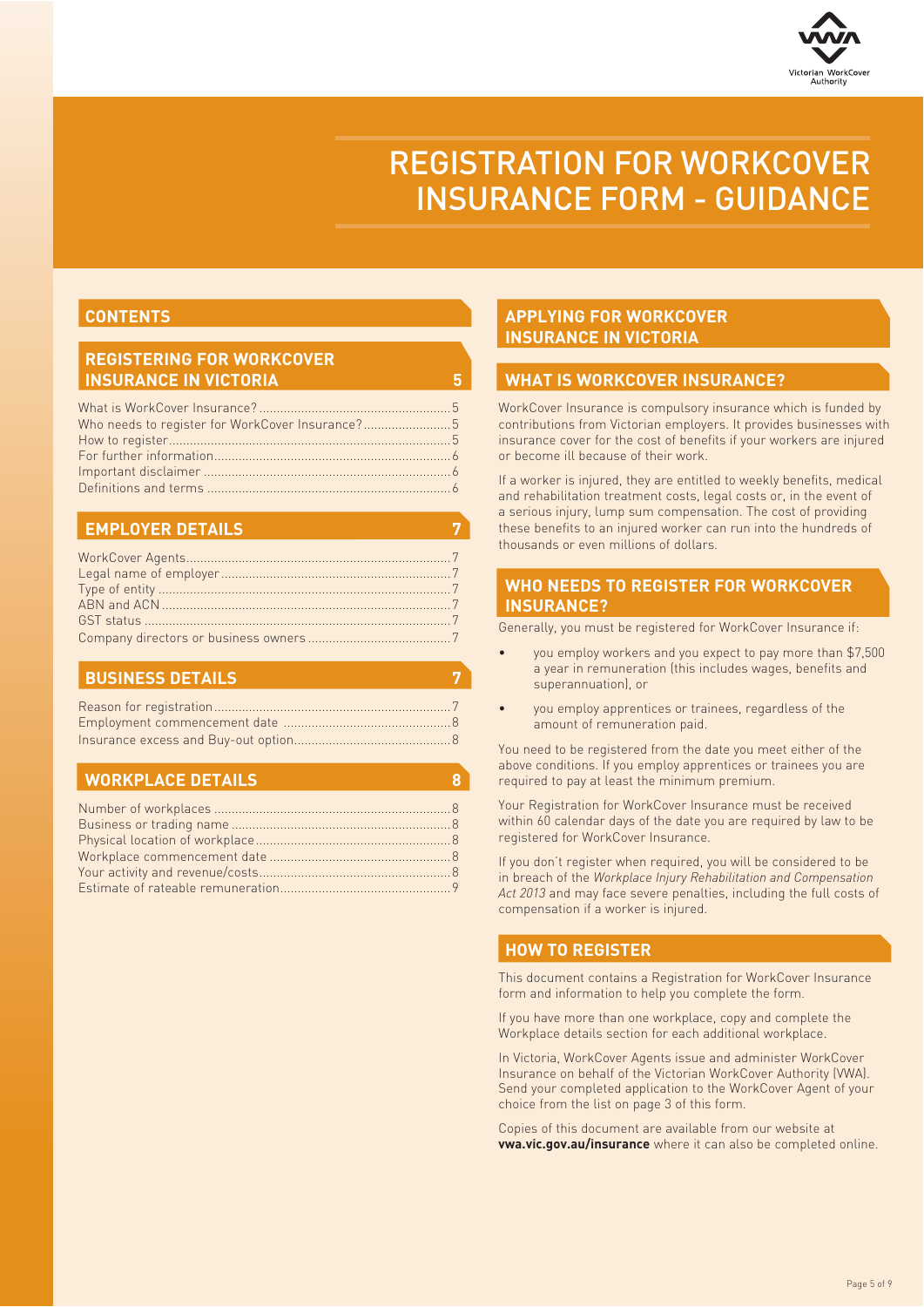### **FOR FURTHER INFORMATION**

If you need further help completing the form, or require advice, you can telephone the VWA Advisory Service on 1800 136 089 or ring the WorkCover Agent you have selected to administer your WorkCover Insurance and claims.

For more information about health and safety you can also visit your local VWA office, or our website at **vwa.vic.gov.au**.

Other information is available on our website, including:

- Who is an employer
- If you are self-employed
- If you hire contractors
- If you hire apprentices
- If you hire work experience students.

This material can be found by accessing the WorkCover Insurance section on our homepage at **vwa.vic.gov.au/insurance**.

If you must register for WorkCover Insurance, a cover note can be arranged by contacting a WorkCover Agent. A cover note provides coverage subject to the completion and lodgement of this form with your selected Agent within 30 days. If you have obtained a cover note please record the number in the space provided. A list of WorkCover Agents can be found on our website at **vwa.vic.gov.au/agents**.



### **IMPORTANT DISCLAIMER**

The information provided in this publication is designed to address the most commonly raised issues in relation to registering for WorkCover Insurance in Victoria. The process of registering for WorkCover Insurance in Victoria is governed by the *Workplace Injury Rehabilitation and Compensation Act 2013* and the relevant Premiums Order/s. This publication is not intended to replace this legislation.

The VWA has made every effort to ensure that the information provided in this document is accurate. If something in this document is misleading and you make a mistake as a result, we will not charge you a penalty (including late payment) on any underpaid premium, although you will be required to pay any underpaid premium.

## **DEFINITIONS AND TERMS**

For more information go to our website at **vwa.vic.gov.au/insurance**.

#### 'you'

means the registrant

#### 'your'

indicates something belonging to the registrant

#### 'your business'

means the business which is the subject of this registration

#### Associate

The definition of associate, considers connections (including relatives) to individuals, companies, trustees and partnerships. A full definition of associate is available in the relevant Premiums Order.

#### Buy-out

Under the *Workplace Injury Rehabilitation and Compensation Act 2013* you must pay an excess on any claim – the first 10 days of compensation and an amount towards medical and related costs. Once the excess has been paid, any additional payments are met by the WorkCover Insurance scheme.

Employers have the option of eliminating the excess so that the entire claim is paid by WorkCover. They can buy-out the excess by paying a loading on their premium.

#### Financial Year

Our financial year operates from 1 July to 30 June.

#### Industry rate

The claims experience of each industry is assessed by looking at the claims costs compared to remuneration over a period. We compare the performance of each industry and set the appropriate industry premium rates. If your business operates in an industry which has significant injuries, and therefore high claims costs, the industry rate will be higher than an industry which has lower costs.

#### Interest(s)

For the purpose of the questions in this document, where a person, employer, business or entity has an 'interest' or 'interests' it means that they have or hold a degree of control, or ownership (whether or not the interest(s) are direct or indirect).

#### Predominant activity

Your predominant activity is the activity that contributes most to the value of goods and/or services produced or provided by you at that workplace.

#### Premiums Order

This document is Gazetted each year to provide the mechanism for the calculation of employers' WorkCover Premiums. The Premiums Order is made under the applicable Victorian workers' compensation legislation.

#### Remuneration

For WorkCover insurance purposes, remuneration includes wages and salaries paid to your employees, payments to some contractors, allowances and benefits which attract fringe benefits tax (such as motor vehicles) and contributions to a superannuation fund, provident or retirement fund.

In some cases, remuneration that is paid by an employer to apprentices or trainees is exempt from premium calculations.

Your total annual remuneration is used to calculate your premium.

For more information about contractors, remuneration and fringe benefits, please refer to **vwa.vic.gov.au/insurance**.

#### **Workplace**

A workplace is an area of land occupied by you where your workers work or pass through in the course of their employment.

#### WorkCover Agent

In Victoria, WorkCover Agents issue and administer WorkCover Insurance on behalf of the VWA. They also manage the collection of premiums, inform employers of their responsibilities and administer most claims processes.

#### WorkCover Industry Classification (WIC)

Every Victorian workplace registered with the VWA is classified into an industry group. This is done by your WorkCover Agent and is based on the predominant activity of the employer at the workplace. A complete list of WorkCover Industry Classifications (WICs) can be found in the most recent Premiums Order.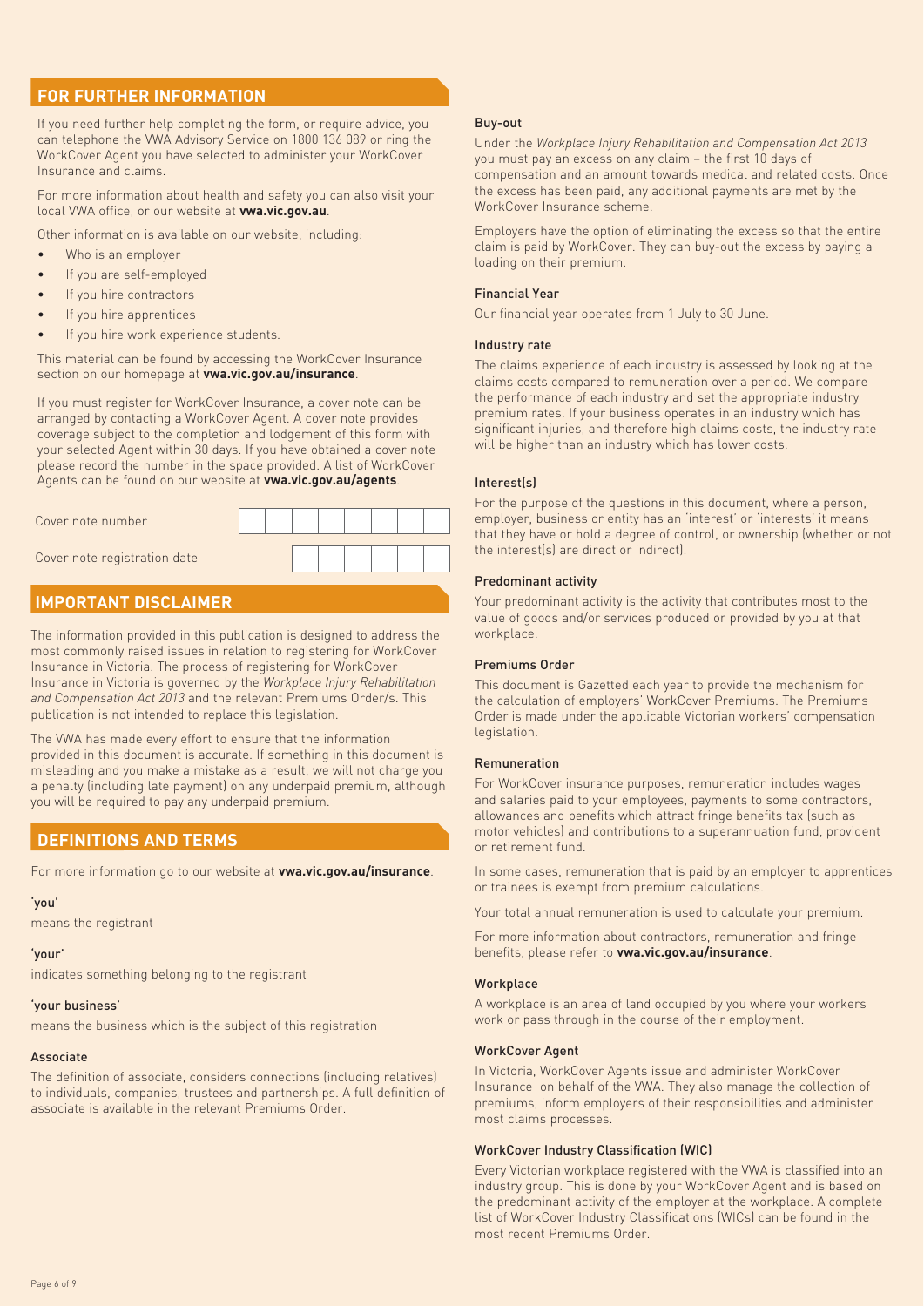#### **EMPLOYER DETAILS EMPLOYER DETAILS**

### **1. WORKCOVER AGENTS**

Your WorkCover Insurance will be managed by an Agent of the VWA. You can choose one of the Agents listed on the website: **vwa.vic.gov.au/agents**.

Your WorkCover Agent will collect your premium, manage claims for any of your injured workers and offer you a range of other services. Your WorkCover Agent should:

- give you advice on how to keep your workplace safe and prevent injuries
- explain your rights and responsibilities, and those of your workers, under Victorian workers' compensation laws
- help you with any questions you may have about your insurance, premium or claims
- inform you about any changes to your insurance registration or premium and why the changes were made
- help you develop an occupational rehabilitation program and return to work plans for your injured workers
- help you get injured workers back to work as soon as possible by offering occupational rehabilitation advice in consultation with the worker's treating doctor
- help you organise reasonable retraining for any injured workers.

### **2. LEGAL NAME OF EMPLOYER**

To accurately identify all employers WorkCover requires the full legal name(s) of the entity employing. This name is usually the name that appears on all official documents or legal papers. The legal name may be different to the name you trade under.

| Employer type | Example of employer name                                           |
|---------------|--------------------------------------------------------------------|
| Sole trader   | John Greg Smith                                                    |
| Partnership   | Jack Howard Brown and Peter Jones                                  |
| Company       | Example Pty Ltd, Example 100 Ltd                                   |
| Trustee       | James Thomas Smith as trustee for the<br><b>Smith Family Trust</b> |

If an employer is the Trustee of a trust, the name of the trustee should appear as part of the employer name.

(A trust itself cannot employ and is not an employer. A trustee may employ workers on behalf of the trust and it is the trustee name that is to be shown as the legal name of the employer. A trustee may be a sole proprietor, partnership or company.)

#### **3. TYPE OF ENTITY**

An employer usually sets up a business using one of the structures listed below.

#### Sole Proprietor

A sole proprietor is an individual who owns a business in their own name and is personally liable for its debts.

#### Partnership

A partnership exists where persons or corporations carry on a business in common with a view to profit. A partnership may exist between individuals, between corporations or between individuals and corporations.

#### Company

A company is a body corporate which is registered under the Corporations Act. A company may be:

- A private company (generally indicated by 'Proprietary Limited' or 'Pty Ltd' in the name of the company) where the shares in the company are privately held; or
- A public company (generally indicated by Limited' or 'Ltd in the name of the company) where the public may purchase shares in the company.

A company exists in law independently of its shareholders. All companies have an Australian Company Number (ACN).

#### **Trustee**

A trust is not a separate legal entity and cannot be an employer. Each trust has a trustee or trustees responsible for administering the trust. A trustee may employ persons to assist in the administration of the trust. In such circumstances, the trustee is the relevant employer.

#### **Other**

This includes not for profit organisations such as cooperatives, incorporated associates, local government entities and statutory corporations. Please describe the nature of the organisation fully in the area provided.

### **4. ABN AND ACN**

The Australian Business Number (ABN) is issued by the ATO. If you have one, we will include your ABN on your tax invoice.

The Australian Company Number (ACN) is issued by the ASIC. Include your ACN if your business is a company or a trustee which is a company.

### **5. GST STATUS**

Contact the ATO to find out if you should register for the GST.

### **6. COMPANY DIRECTORS OR BUSINESS OWNERS**

WorkCover requires the full names of all directors or business owners to assist in applying premium rules.

### **BUSINESS DETAILS**

Your answers to questions 8-20 are designed to collect information which may be relevant to the calculation of your premium.

Failure to provide full and true disclosure to WorkCover in respect of matters relevant to the calculation of premium may result in a default penalty of up to 120% of under paid premium.

### **8. REASON FOR REGISTRATION**

Understanding the reason for the registration will assist agent processing.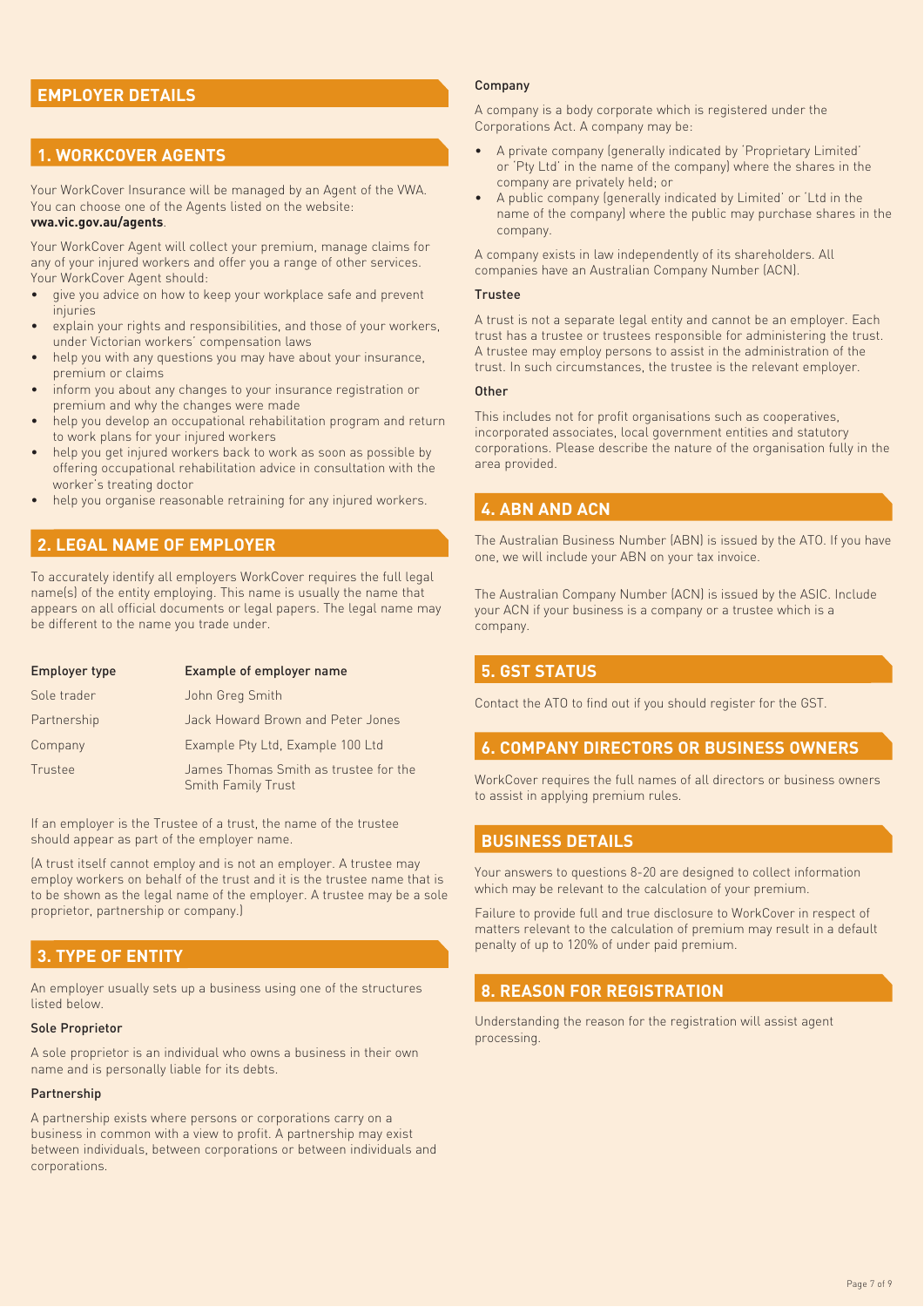### **9. EMPLOYMENT COMMENCEMENT DATE**

Under Victorian legislation you are required to be registered for WorkCover Insurance with effect from the earliest date during a financial year (year ending 30 June) in which you employed either:

- a worker or a deemed worker (including a business owner being employed by their own company) and could reasonably foresee a total remuneration liability of more than \$7,500 for the financial year; or
- an apprentice or trainee, no matter how much they are paid.

If you hire any apprentices or trainees – even if you only hire one – you must be registered for WorkCover Insurance regardless of the level of remuneration you pay.

#### **10. INSURANCE EXCESS AND BUY-OUT OPTION 10. INSURANCE EXCESS AND BUY-OUT OPTION**

An insurance excess applies to a work-related injury claim. If a worker makes a claim and your WorkCover Agent accepts it, you must pay an excess.

The excess consists of:

- the first 10 days of weekly benefits and
- an amount towards medical and like services (indexed annually).

The VWA pays for a claim once it exceeds your excess by reimbursing you through your WorkCover Agent.

You can remove the excess by taking up the buy-out option when you first register or, in following years, at the start of each financial year. The cost of the buy out option is an additional 10% of your annual premium.

For further information about the insurance excess and buy-out option, please refer to the employers section on our website at **vwa.vic.gov.au/insurance**.

### **WORKPLACE DETAILS**

## **21. NUMBER OF WORKPLACES**

You must complete the 'Workplace details' section (i.e. pages 3 and 4) for each of your workplaces. If you have more than one workplace, please make additional copies as required.

- A workplace is an area of land occupied by you where your workers work or pass through in the course of their employment.
- If you have workers that work at sites which are not occupied or controlled by you (eg premises you have been contracted to clean), your workplace is the place from which your workforce is controlled (eg your office).

Further information about the definition of a workplace is available in the Premiums Order, or alternatively, you can contact your WorkCover Agent.

### **22. BUSINESS OR TRADING NAME**

A business or trading name is the name that you trade under or the name by which your suppliers or customers know you. It may be different from your legal name.

### **23. PHYSICAL LOCATION OF WORKPLACE**

This should include the street name and number, the level or building complex name and shop number (if applicable).

Example: Charliestone Shopping Centre Level 2, Shop 23 1313 Northvale Rd Northvale 3333

A workplace location cannot be a P0 Box.

### **24. WORKPLACE COMMENCEMENT DATE**

This is the earliest date that your worker(s) commenced operation at this workplace or began to be managed from this workplace.

### **YOUR ACTIVITY AND REVENUE/COSTS**

Your activity is used to determine your industry classification which is used to calculate your insurance premium, so it is important that we obtain a good understanding of your business.

Question 25 asks you to consider all of the activities at your workplace and nominate your predominant activity. Please forward copies of any brochures or explanatory material that will assist us in determining your main activity.

Questions 26 to 31 ask for more information about your workplace to enable your Agent to determine the predominant activity and assign the most appropriate industry classification to your workplace.

| Type of business | <b>Predominant activity</b>                               |
|------------------|-----------------------------------------------------------|
| Flower shop      | Retail sales of flowers                                   |
| Builder          | Construction of minor renovations; pergolas, garages, etc |
| Accountant       | Preparation of tax returns                                |
| Metal fabricator | Making wrought iron fences and gates                      |

### 26. KEY GOODS OR SERVICES - EXAMPLES **26. KEY GOODS OR SERVICES - EXAMPLES**

| Type of business | <b>Predominant activity</b>                                              |  |  |
|------------------|--------------------------------------------------------------------------|--|--|
| Flower shop      | Sale of fresh cut flowers, bouquets, gift baskets,<br>wreaths and plants |  |  |
| Builder          | Preparation of plans, building structures, etc.                          |  |  |
| Accountant       | Taxation advice                                                          |  |  |
| Metal fabricator | Design and fabrication of wrought iron fences and gates                  |  |  |